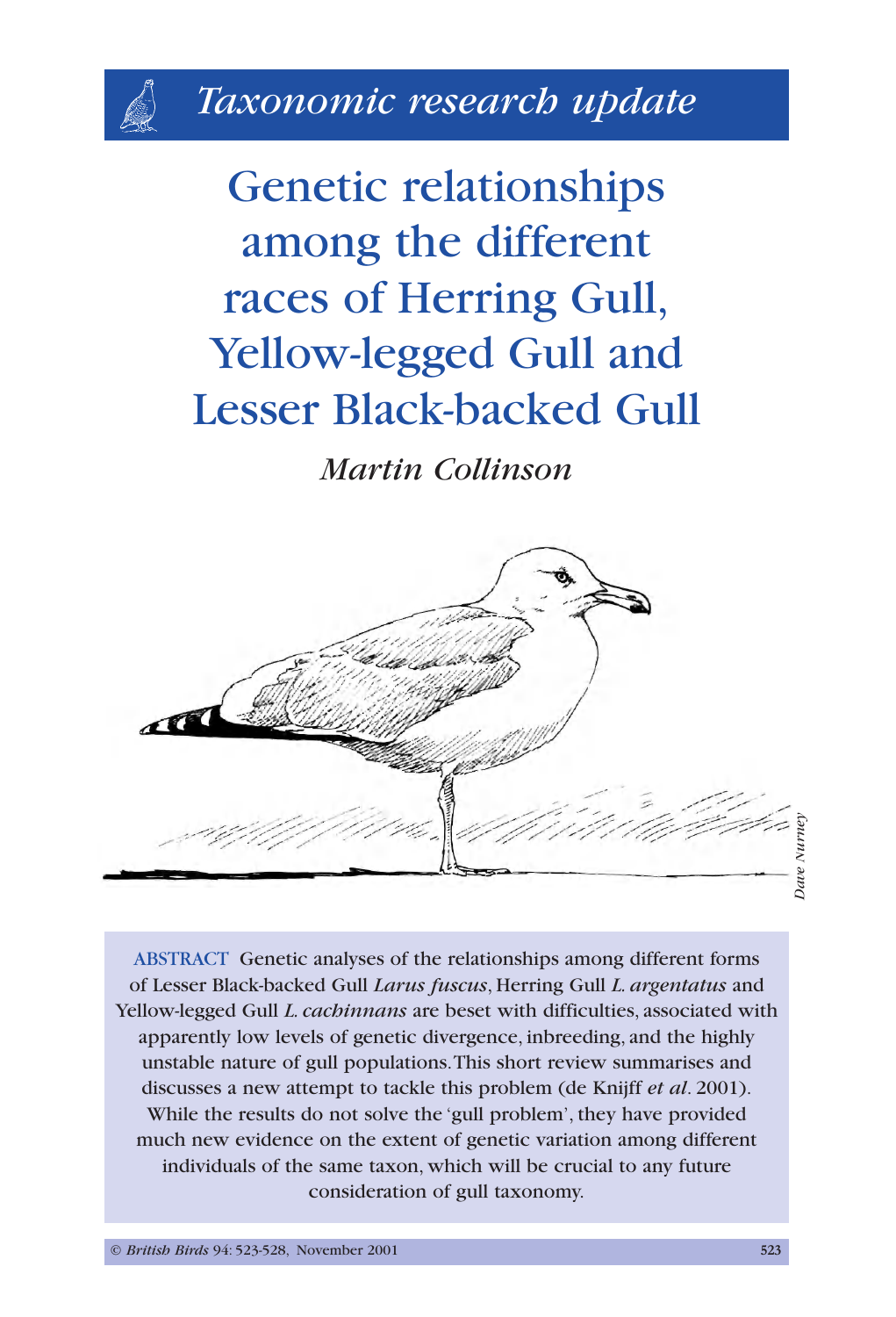The complex of 'large white-headed gulls', which in Europe comprises the various forms of Lesser Black-backed Gull *Larus fuscus*, Herring Gull *L. argentatus* and Yellow-legged Gull *L. cachinnans*, has long been a source of lively taxonomic debate.There are at least 14 recognised taxa that potentially occur in the Western Palearctic, and probably at least as many interpretations of their specific status (e.g. Mayr 1963; Barth 1975; Cramp & Simmons 1983; Haffer 1982). A conservative viewpoint, such as that currently held by the British Ornithologists' Union, recognises only two species, Herring Gull and Lesser Blackbacked Gull, each with a number of subspecies. In the climate of phylogenetic splitting which has accompanied the resurgence of interest in taxonomic matters among birdwatchers in Europe, the opposite (extreme) viewpoint has been to assume that all the recognisable forms are, in fact, separate species, and to treat them as such. A straw-poll among European birders would, however, probably reveal a consensus view that, in the Western Palearctic, four or five species exist:

- (1) Herring Gull *L. argentatus*, including the subspecies *argentatus*, *argenteus* and also, usually, *smithsonianus* ('American Herring Gull').
- (2) Lesser Black-backed Gull *L. fuscus*, including the subspecies *graellsii*, *intermedius* and *fuscus* (the latter sometimes being treated separately as 'Baltic Gull'). This group may also include the Siberian gulls *L. (f.) heuglini* and *L. (f.) taimyrensis*, since many adult *heuglini* are essentially indistinguishable from *graellsii* in the field.
- (3) 'Steppe Gull' or 'Caspian Gull' *L. cachinnans*, comprising the forms *cachinnans* (including the form '*ponticus*') and *barabensis*, although this category is often considered to include those taxa in (4) below.
- (4) 'Yellow-legged Gull' *L. (c.) michahellis*, including the forms *michahellis*, *armenicus* and *atlantis*.

In addition, some authors regard 'Siberian Gull', comprising the forms *heuglini* and *taimyrensis*, as potentially deserving of specific status, as *L. heuglini* (e.g. Filchagov *et* *al*. 1992; Buzun in press).

It is, however, possible to argue about the true status of every taxon, and the relationships within this gull assemblage are best regarded as 'unproven'. Most authors agree that, during the Pleistocene glaciations, this group of large gulls must have been confined to three or four southern refugia, and that the northern forms have evolved as the birds moved out from these refugia during interglacial periods (Mayr 1963). Several research groups have undertaken genetic or biochemical studies on these gulls (Johnson 1985; Snell 1991; Wink *et al*. 1994; Heidrich *et al*. 1996; Liebers & Helbig 1999), with varying, but often equivocal, results which probably reflect either a high degree of gene flow among the various taxa or a very recent common ancestry, or both. Liebers & Helbig, using analyses of mitochondrial DNA (mtDNA), have produced the most promising and authoritative genetic results; since mtDNA is carried only through the female line (none of the spermatozoon's mitochondria enters the egg at fertilisation), however, there are potential problems with its use in situations where males and females behave differently or may have different levels of fertility in hybrid crosses.

A recent paper in *Journal of Molecular Evolution*, by de Knijff *et al*. (2001), re-examines the genetic relationship among 11 of these gull taxa (Common Gull *L. canus* was chosen as a more distantly related outgroup), using a modification of genetic fingerprinting known as Amplified Fragment Length Polymorphisms (AFLP).This method, which is explained more fully below (see Appendix on page 528), has the potential to circumvent some of the problems associated with studies by other workers. First, it looks at nuclear genes, hence reflecting the evolution of both sexes. Secondly, some of the sequences analysed will be evolving rapidly, thus allowing phylogenetic information to be obtained from taxa that have only recently diverged.

A criticism of some genetic studies, as described in Collinson (2001), is that the intra-taxon genetic variation is not examined properly, or is ignored altogether. It is not possible to assess the significance of genetic variation among individuals of different subspecies unless the average amount of varia-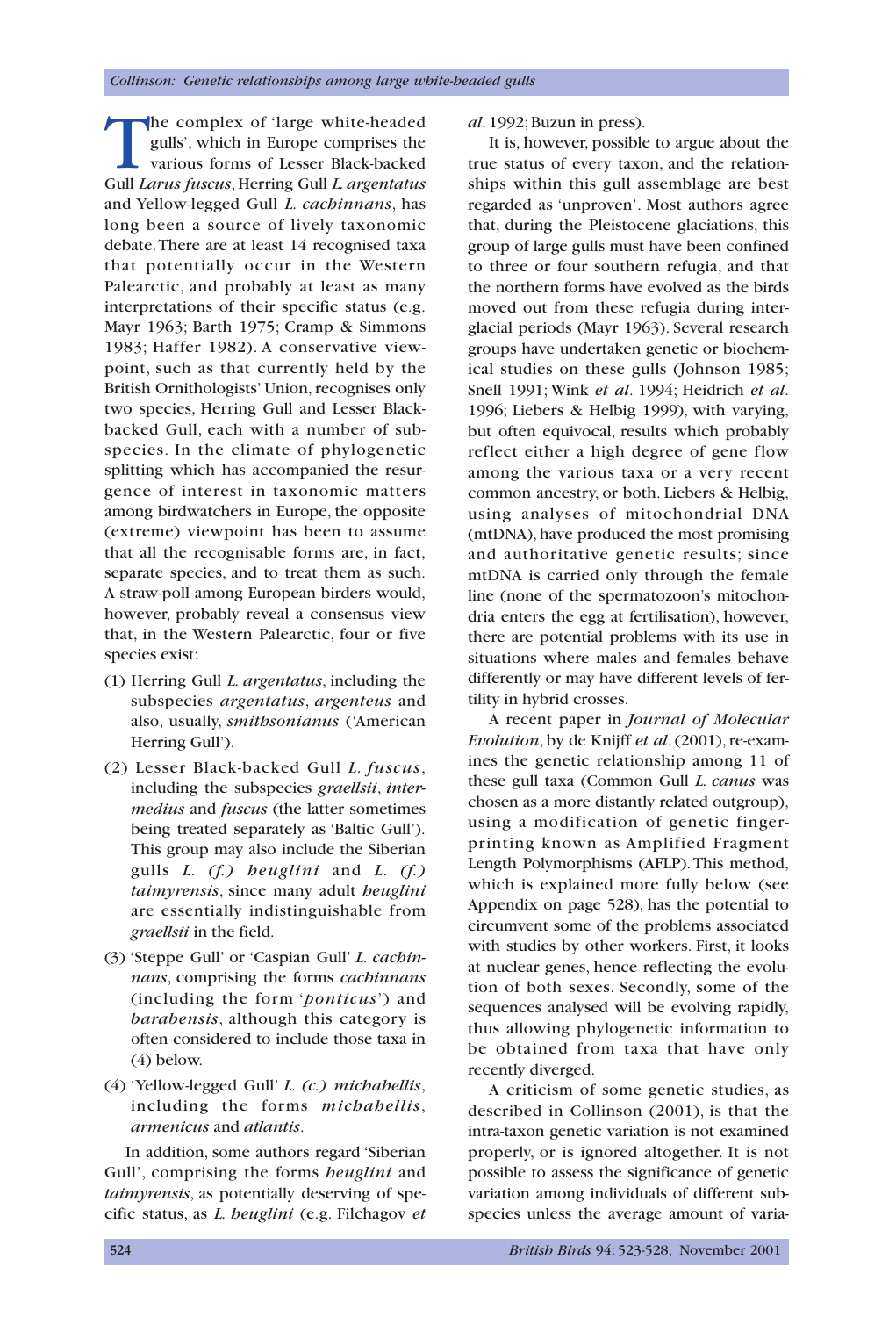tion among individuals in the *same* subspecies is known.To address this, de Knijff *et al*. took DNA from blood samples of 109 individual gulls from colonies in 14 Western Palearctic locations (fig. 1), subjected them to AFLP fingerprinting, and then analysed the amount of genetic variation not only between different taxa, but also within these taxa at the same site, and between geographically separated populations of the same taxa. As expected, different individuals had different genetic fingerprints, and these varied both within and between taxa, and between geographical locations. What was perhaps less expected was the degree of genetic variation *within* certain taxa, as opposed to the level of differentiation *between* taxa.The authors used statistics (the analysis of molecular variance, AMOVA,

which is a modification of the analysis of variance test, ANOVA) to split the variation among different groups into quantified components. There are several different models by which the European large white-headed gulls may be grouped, and the authors tested the seven most sensible, described below.

- *Model 1* Treating every gull taxon from every sampling location (each point in fig. 1) independently: for example, not only are *cachinnans*, *michahellis*, *graellsii* etc. all analysed independently, but *graellsii* from different study sites (e.g. in England, Faroes and Iceland) are also treated independently in the analysis.
- *Model 2* Treating each taxon independently, but ignoring sampling location. Using the above example, *cachinnans*, *michahellis*, *graellsii* etc. would still be treated separately, but, in contrast to

Model 1, the *graellsii* from all locations would be combined into one group and analysed together.

Other models put all the gull taxa into groups that may represent putative species, and then look at genetic variation within and among the groups ('species') and among different populations ('subspecies') within the groups, as well as among different individuals of the same subspecies:

*Model 3* Four groups of gulls representing four possible species. Common Gull is allocated a group of its own; *argentatus* and *argenteus* are lumped together; the 'yellow-legged gulls', i.e. *cachinnans*, *michahellis* and *atlantis*, are similarly grouped; while the 'black-backed gulls', including *heuglini* and *taimyrensis*, are placed in the fourth group.



**Fig. 1.** Sampling locations of gulls *Larus* used in the study by de Knijff *et al*. (2001).The three-letter codes are shorthand for the full scientific names, so that 'LFG' represents *Larus fuscus graellsii*, although the subspecific names are repeated in full for clarity. Lesser Black-backed Gulls from the Dutch site (\* in figure) are phenotypically similar to *graellsii*, but were designated 'LF?' to indicate that *intermedius* influence could not be eliminated, and were analysed separately.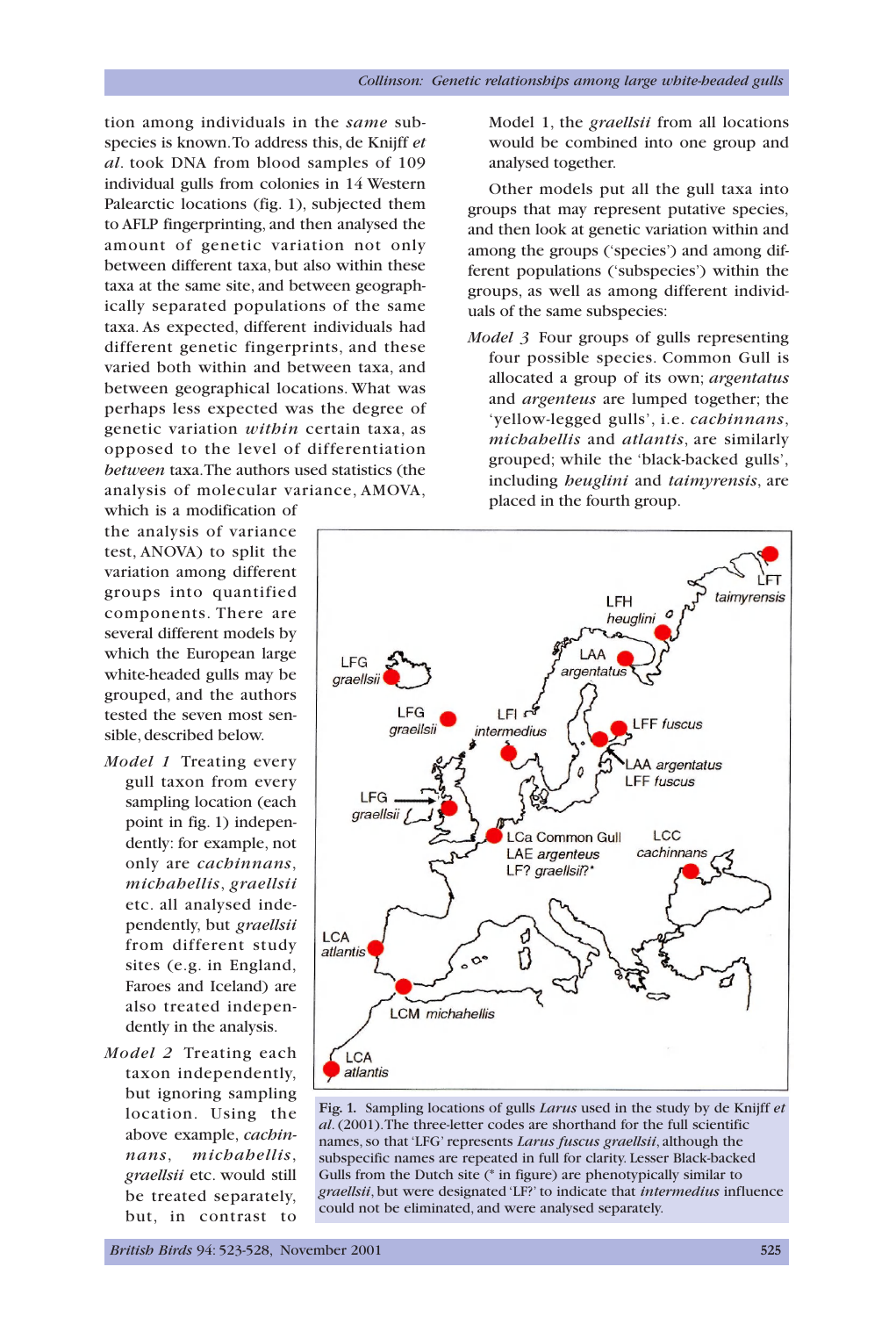- *Model 4* Four groups. Common Gull and *cachinnans* are placed in groups on their own; *michahellis* and *atlantis* are grouped with *argentatus* and *argenteus*; and, as in Model 3, all the 'black-backed gulls' are considered together.
- *Model 5* Five groups.As Model 3, but *cachinnans* is split from the other 'yellow-legged gulls', and placed in a category of its own.
- *Model 6* Seven groups.As Model 5, but with the 'black-backed' group split into three putative species: *graellsii* was lumped with the uncertain taxon (presumed *graellsii*) from The Netherlands; *fuscus* and *intermedius* were grouped together; and the 'Siberian' gulls, *heuglini* and *taimyrensis*, were treated as a separate group.
- *Model 7* Eight groups. As Model 6, but with *intermedius* and *fuscus* placed in different groups, on their own.

All the models produced very similar results. For each model, 76-80% of the

genetic variance observed was due to differences *within* the populations studied (i.e. among individuals of the *same* taxon), with only the remaining 20-24% assignable to differences *among* groups (or among different subspecies within groups).

Therefore, although different forms of these gulls from different geographical locations are often easily distinguishable phenotypically, they do not form a genetically well-defined hierarchy of species, subspecies and individual variation. The results of the genetic analyses did not distinguish whether there are just two species (Herring Gull and Lesser Blackbacked Gull) or as many as seven.

When the authors drew a phylogenetic tree for all the different individuals sampled, this failed to produce any sensible groupings of similar-looking gulls from the same location into closely related clusters. Instead, the tree suggested a rather random divergence of all the gulls from a recent, single ancestor. The AMOVA analysis, however, allows the genetic differences among gull taxa to be isolated from the total genetic variation within populations, and enables phylogenetic trees to be drawn up on the basis of this inter-taxa variance. Such a tree, based on this analysis, is presented in fig. 2, and this looks more like what one might expect. The data suggest that, with Common Gulls as the outgroup, 'Caspian Gulls', *L. c. cachinnans*, are the sister group to all the other forms considered, with Herring Gulls of the subspecies *argenteus* and *argentatus* most closely related to western Yellow-legged Gulls *michahellis* and *atlantis*. The 'black-backs' form a clade of their own, with the Siberian



**Fig. 2.** Representation of the possible evolutionary history of the Western Palearctic large white-headed gulls *Larus* based on analysis of the AMOVAderived genetic distance between gull populations. A measure of the degree of confidence (0-100%) that can be placed on the position of

each bifurcation in the tree is given by the numbers, which represent the percentage of bootstrap replications that support the split. (Following de Knijff *et al*. 2001)

Although the tree looks convincing, most of the relationships outlined are not strongly supported.There is, however, strong support for the following groupings, marked in red:

(1) *argenteus* and *argentatus*, the West European and Scandinavian Herring Gulls, are sister taxa.

(2) *atlantis* and *michahellis*, the Atlantic and Mediterranean Yellow-legged Gulls, are similarly related.

(3) The Lesser Black-backed Gulls *L. fuscus* from The Netherlands are indeed *graellsii*, being closely related to *graellsii* from other locations.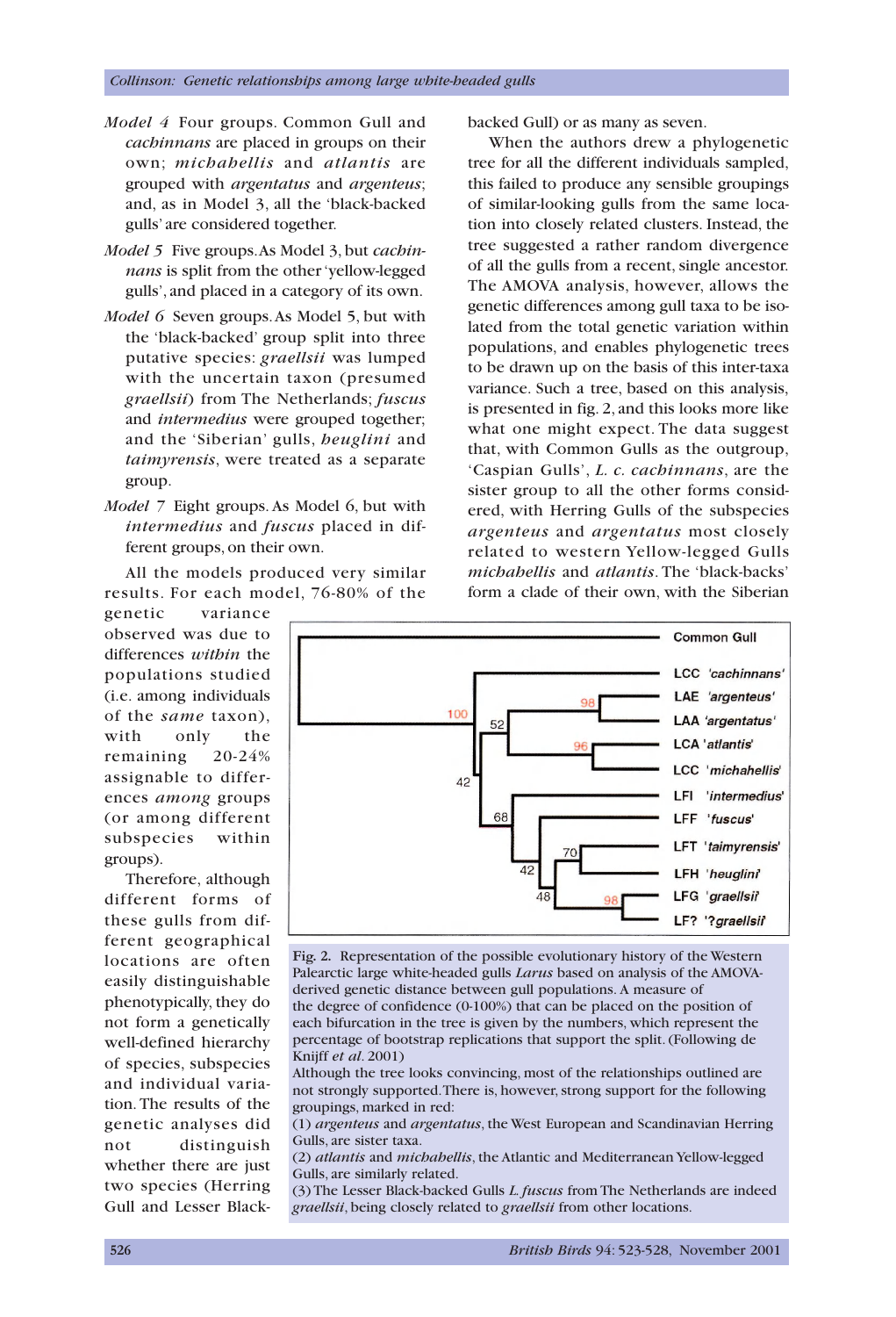taxa *taimyrensis* and *heuglini* being closely related. Statistically, this tree is, however, not very robust (the only branch points that are more than 90% significant are the clustering of *argenteus* with *argentatus* and of *atlantis* with *michahellis*, and the splitting of Common Gulls from the rest of the gull assemblage). It would appear, therefore, that these taxa are very closely related to each other.

The AFLP analysis also revealed that all these gull taxa were much more inbred than would be expected by chance. This is perhaps not surprising, for all taxa show great breeding-site fidelity, which will tend to pair up individuals with genetic relatives. It was also found that there are high levels of gene flow among taxa. This apparently contradictory finding may simply be a result of the recent massive expansion of gull populations, associated with human activity. Studies by other workers (Johnson 1985; Snell 1991) have also suggested that different gull taxa are very closely related, with a high level of inbreeding. The phylogenetic history of the gulls would appear to be extremely dynamic, with rapid radiation from a common ancestor, and inbreeding caused by breedingsite fidelity.

## *Conclusions and comment*

The research by de Knijff *et al*. used a method of genetic analysis which avoids many of the pitfalls associated with the techniques employed by other researchers. Nevertheless, although their study has provided a great deal of useful new information, it has not solved the problem of understanding the relationships among all these gulls. Most of the observable genetic difference between any two individual gulls, for example a *cachinnans* and a *graellsii*, is due to the genetic variation within these (sub)species, rather than the genetic variation between the two taxa.

It is clear that the easily visible phenotypic differences among 'classic' individuals of, for example, *fuscus* Lesser Black-backed Gulls, *michahellis* or *cachinnans* 'Yellowlegged' Gulls and *argenteus* or *argentatus* Herring Gulls do not, according to this study, correspond with an equally clear-cut hierarchy of genetic differences. How is this possible? Two explanations are proposed. One option is that, although, following splitting of ancestral gull species during the glaciations, the process of speciation among the Western Palearctic large gulls has begun, many of the taxa are still in the 'grey zone' (Collinson 2001), whereby it is not possible to show that all the criteria for full species status have been achieved. Specific changes in display, behaviour and breeding biology have created near-complete reproductive isolation of some of the taxa, and on a relatively short timescale (Brown 1967;Yésou 1991); but the lineages have not been split for sufficiently long for nuclear-DNA sequences to have diverged clearly.

The second option is to assume that all these gulls belong to one species which radiated out of the Caspian area after the Ice Ages as a chain of small founder populations, evolving and changing as they did so. Subsequent hybridisation among the expanding descendants of these founder populations has created the enormously variable range of gulls which we see in Eurasia today. This second model is analogous to the repopulation of Europe by Man after the Ice Ages.

Neither explanation necessarily excludes the other completely, and neither can be discounted on the basis of these genetic results. De Knijff *et al*. favour a combination of the two.

In 1993, *British Birds* adopted the policy of giving species status to some of the forms of Herring Gull (*Brit. Birds* 86: 1-2), recognising 'Yellow-legged Gull' as a full species, *Larus cachinnans*, with western and eastern subspecies *L. c. michahellis* and *L. c. cachinnans*.Although this represented a consensus view among European birdwatchers at the time, such a split was also criticised as being premature, with much of the biology and identification criteria of these birds remaining insufficiently documented (*Brit. Birds* 86: 316-319). In fact, de Knijff *et al*. do not recommend wholesale changes to the taxonomic arrangement of 'herring gulls', since their analyses revealed no clear emerging pattern to distinguish whether there are two, three or seven species in this complex. Nevertheless, their work, when taken together with previous analyses of the evolutionary history of these gulls (Mayr 1963; Barth 1975), does suggest that 'Caspian Gulls' *L. c. cachinnans* are a basal group of